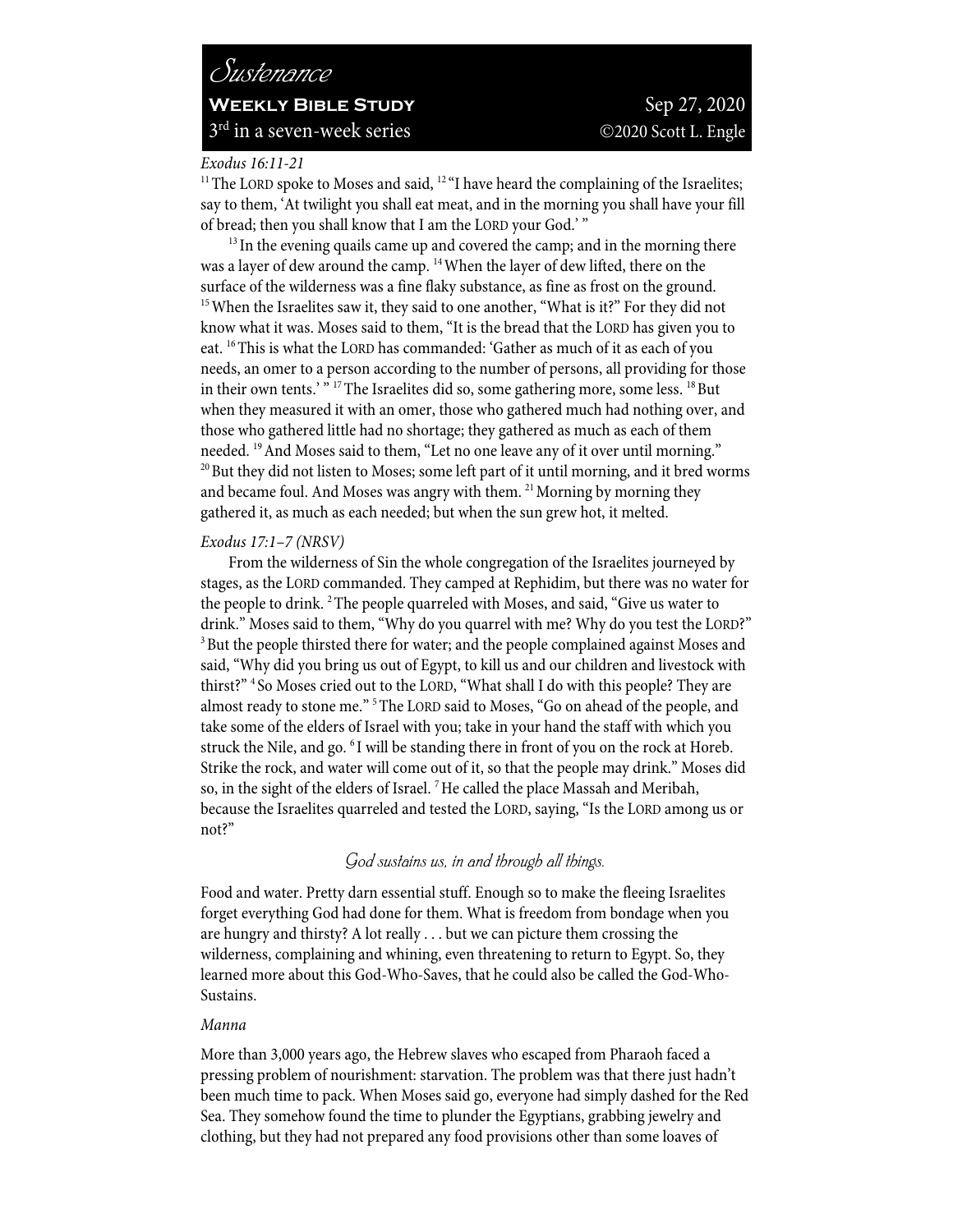unleavened bread.<sup>1</sup> When the Hebrew slaves reached the safety of the Sinai wilderness, they realized that choosing gold over food had perhaps not been the best decision and they began to complain, "you have brought us out into this wilderness to kill this whole assembly with hunger" (Exodus 16:3).

But of course, they were completely wrong. They were God's people and God would provide for them. Soon, God began raining "manna" upon them, the "bread from heaven," a flakey, nutritious substance that could be gathered off the ground each morning. When the sun grew hot, this bread from heaven melted, but there was no need to store any food. God provided them with fresh manna every day. A powerful reminder that God provides every day. It is so easy to forget that God is deeply involved in our daily lives, not just the occasional "big" moments. Terence Fretheim writes:

How common it is among the people of God that a crisis, whether of daily need or physical suffering, occasions a crisis of faith. Material and spiritual well-being are more closely linked than we often care to admit (see 6:9). The discernment of the people of God has often been so clouded by physical difficulties that they cannot see that God is much involved in providential ways in their everyday lives. Israel's situation is not unlike a community of faith whose understanding of "act of God" has been largely determined by their insurance policies. **The connections of God with daily affairs has, for all practical purposes, disappeared** [emphasis added]. The resolution is not to stress the extraordinary acts of God one more time but to keep God linked with everyday blessings. And, as with Israel in this text, it will be in *discerning the presence of God in connection with daily needs* that they will be able to return once again to the confession: Yes, we now know, Yahweh is the one who brought us out of Egypt; Yahweh is God indeed. God's dramatic acts of creation are of one piece with daily blessings. The confession of the one is tied closely to the confession of the other. Moses' task is to instruct the people such that the divine factor in *every* blessing is made apparent.<sup>2</sup>

It is this story that Jesus draws on in the Lord's Prayer. To pray for our daily bread is to acknowledge the discipline of "dailyness" that is God's way. In ways large and small God provides for us. All we have comes from God, even our lives – and Jesus' prayer teaches us to be thankful – daily, in all things and at all times. We humans can be fiercely independent, resisting the very notion that we are dependent on God. But, every time we pray the Lord's Prayer we acknowledge that God provides for us every single day. He always has and he always will.

But this "dailyness" isn't the only point of the manna story. This is also a story of abundance. So much food that it covers the ground. So much food that everyone's needs are met. This too is God's way. Can anyone doubt that in 2020 we humans are capable of growing enough food to eradicate hunger and starvation? Of course we can and probably do. So why does starvation still stalk the planet? Because of war, greed, fear, theft, indifference, and so on. Though that is our way; it is most assuredly not God's way. God is gracious, sustaining us in all his fullness.

#### *To be filled*

In the chronicling of American anxiety and unhappiness, which has worsened not lessened over the last five decades, so much of it seems to stem from a deep dissatisfaction and emptiness. We might chase after lots of stuff and status in this life as we seek to fill our hearts with a lot more than food and water, but as Augustine wrote more than 1500 years ago, our hearts will not rest until they rest in God, or as Paul puts it in his letter to the Ephesians, until we are filled with all the fullness of God. Here is Paul's short prayer on behalf of the believers in and around Ephesus:

<sup>&</sup>lt;sup>1</sup>The bread they take is unleavened because there was not even enough time to wait for the bread to rise.

<sup>2</sup> Fretheim, T. E. (1991). Exodus (p. 183). Louisville, KY: John Knox Press.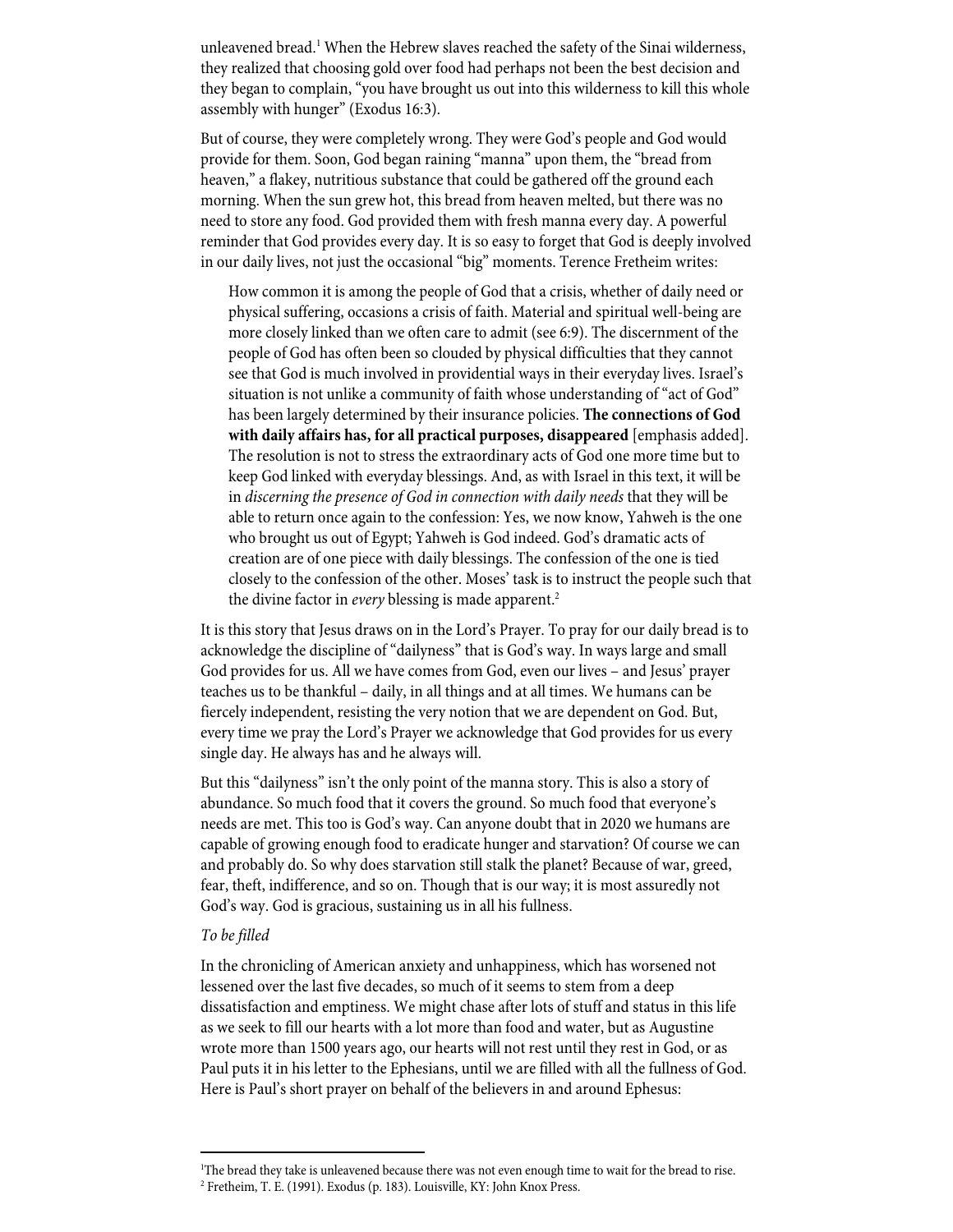For this reason I bow my knees before the Father, from whom every family in heaven and on earth takes its name. I pray that, according to the riches of his glory, he may grant that you may be strengthened in your inner being with power through his Spirit, and that Christ may dwell in your hearts through faith, as you are being rooted and grounded in love. I pray that you may have the power to comprehend, with all the saints, what is the breadth and length and height and depth, and to know the love of Christ that surpasses knowledge, so that you may be filled with all the fullness of God. (Ephesians 3:14–19, NRSV)

But what an odd phrase. How could we possibly even speak of being filled with God's fullness? We are not God. Is it simply some sort of nice sounding but meaningless sentiment? Of course not. Rather, it is the climax of the prayer. Paul prays that the Christians, individually and as a body, might be strengthened in their inner being, rooted and grounded in love as they come to comprehend and to know the limitless love of Christ. Paul prays that Christ might dwell in the hearts of these Christians. And

## God's Chosen People?

Few topics are as perennially confusing to Christians as what we mean by "God's chosen people." And it can be emotionally charged, especially in light of the Christians' treatment of Jews over the centuries. But the best place to begin is seeking to understand what the biblical writers meant, particularly two Jews, Peter and Paul.

When God chose Abraham, God set about to form a people who would be his people. God would teach them what it meant to be his people. They would be a holy people, set abart for God's work. They would love God and love one another. Abraham's family would become the nation of Israel and, later, the people known as the Jews.

But what changed with the arrival of Jesus? Most Jews rejected Jesus as their Messiah and the movement, the Church, became overwhelmingly Gentile. So much so that Judaism and Christianity became like two rivers flowing away from one another.

But Paul and Peter are both Jews. Indeed, Paul is a Pharisee. Has Jesus given birth to a new "chosen people?" Are their fellow Jews who reject Jesus still "God's chosen," still the elect of God? What does Peter mean when he calls the community of believers, "a chosen race, a royal priesthood, a holy nation, God's own people"?

In his letter to the Christians in Rome, Paul has to deal with these questions as he strives to unify the Jewish-Christians and the Gentile-Christians. What constitutes the people of God? A shared ethnicity? A common faith in God? How are the formerly pagan Gentile-Christians to see the failure of the Jews to keep the covenant they had made with God? Can the Jewish-Christians expect that the Gentile-Christians will keep the Jewish food laws, the Sabbath, the rite or circumcision, and so on?

For Paul, and in the end for Peter as well, this Jesus movement was not about "Jews converting to Christianity." Paul could never have thought in those terms. Paul doesn't see himself as having a new religion, but a reconfigured one – reconfigured around Jesus Christ. Though Paul is missionary to the Gentiles, his hope is that his fellow Jews will yet come into the family of Christ, that the broken off branches will be rejoined to the tree. Paul's heart is broken over the fact that so many of his fellow Jews have rejected Jesus, thereby removing themselves from God's people, at least for awhile. For, at the same time, Paul believes that God will figure out a way to get them back in.

In the midst of God's work among the Gentiles and the unbelieving Jews, Paul writes, the Gentile Christians must not see Israel's "stumbling" as reason for any feelings of superiority. The Gentiles' salvation is bound up with Israel's. There is not one covenant (the new) which replaces another (the old) and there are not two covenants running alongside each other. There is one God, one Lord, one Spirit, one baptism . . . one covenant for Jew and Gentile alike.

For Paul, with the coming of Christ, there is one and only one badge of membership in the people of God: *faith in Jesus Christ*. This is the badge that identifies God's "chosen people." This and none other.